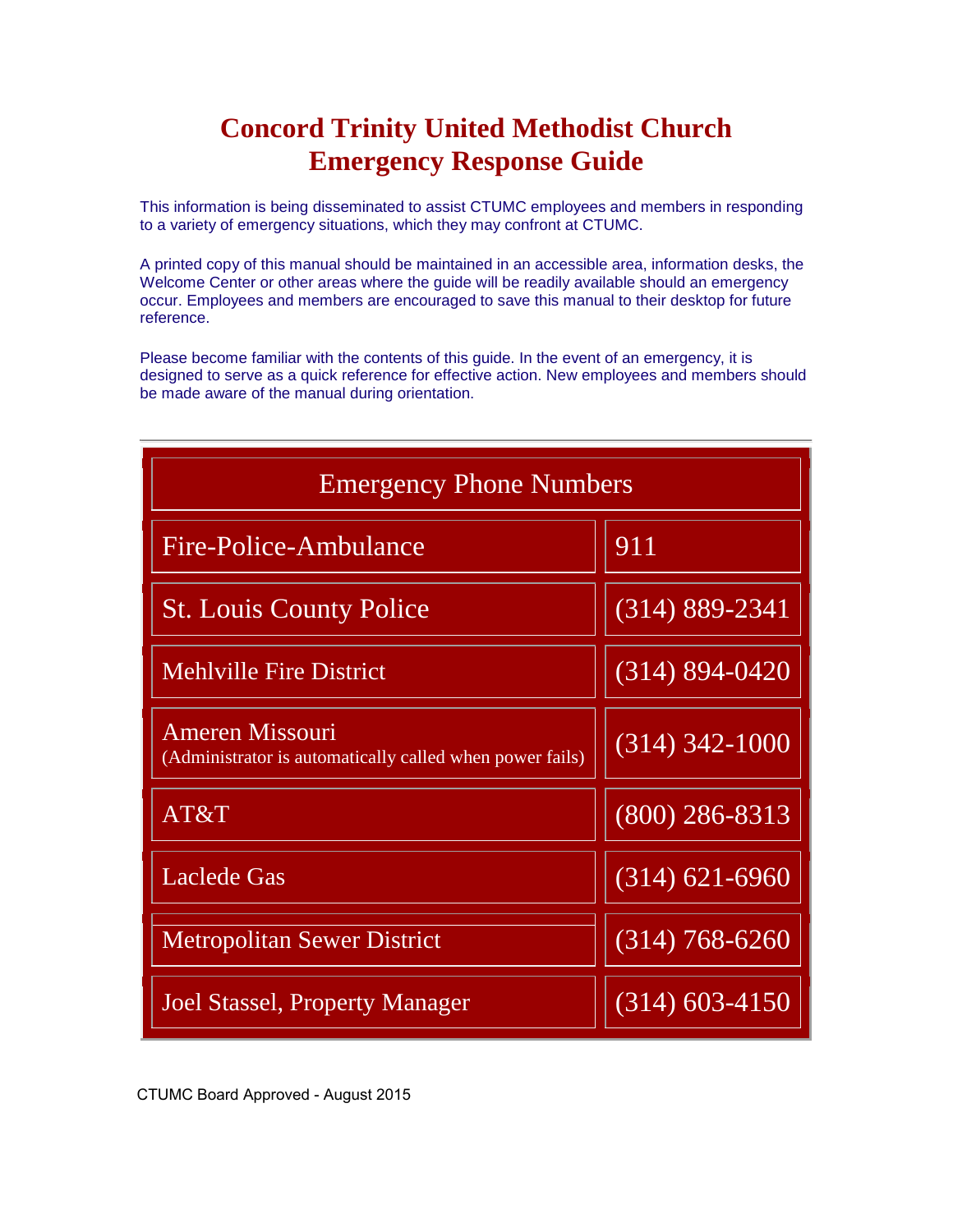### **Contents**

| Fire                                           | 3       |
|------------------------------------------------|---------|
| <b>Tornado</b>                                 | 4       |
| Earthquake                                     | 5       |
| <b>Active Shooter</b>                          | $6 - 7$ |
| <b>Bomb Threat Report</b>                      | $8 - 9$ |
| <b>Crime in Progress</b>                       | 10      |
| <b>Evacuation of Persons with Disabilities</b> | 11      |
| <b>Hostage Situation</b>                       | 12      |
| <b>Medical Emergencies</b>                     | 13      |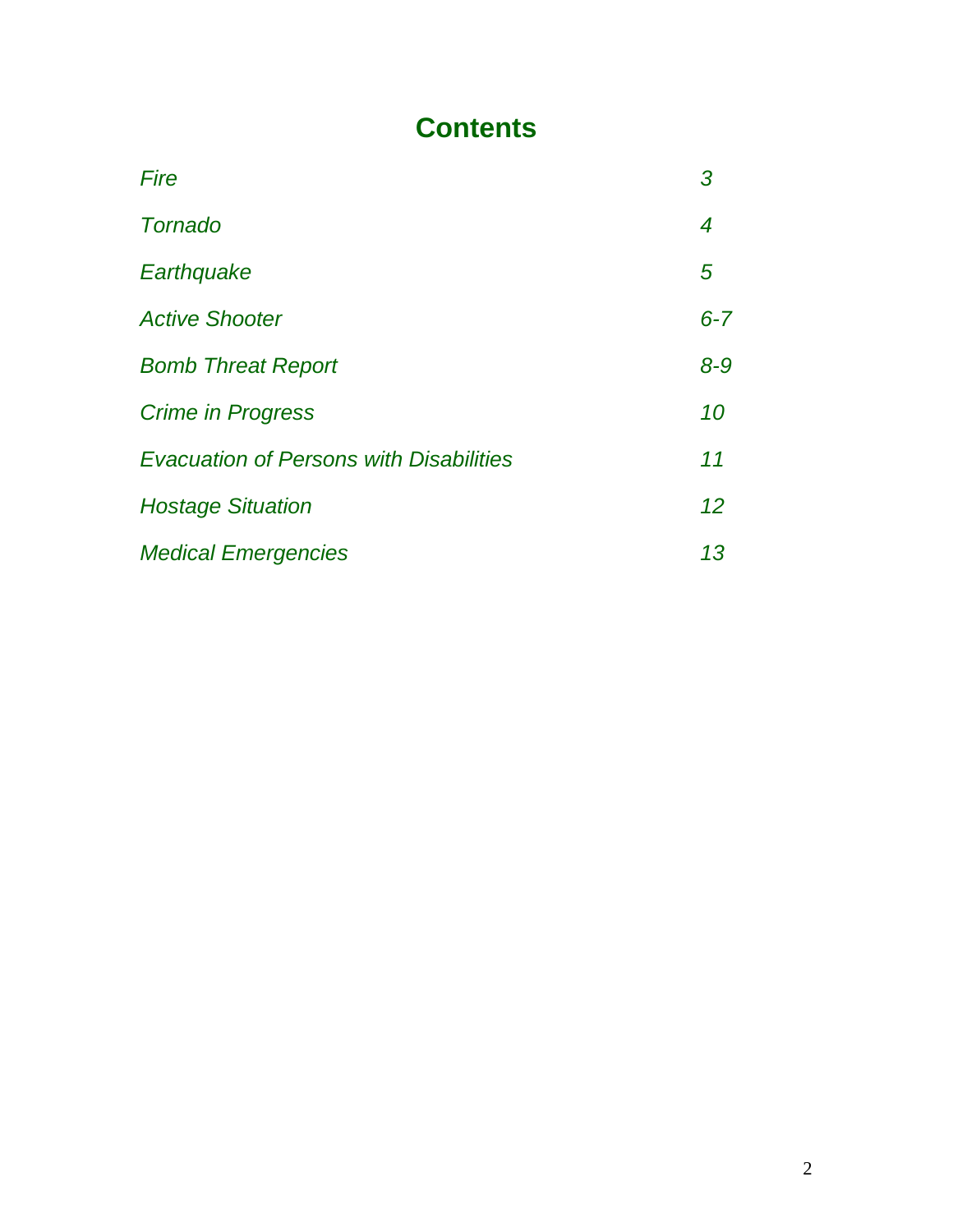### **Fire**

- If you discover a fire, remain calm.
- If possible, close the door to the room where the fire is located.
- Activate the nearest fire alarm pull station.
- Once the fire alarm is activated, **ALL PERSONS MUST LEAVE THE BUILDING**!
- Call 911 from a safe location.
	- o Provide your name
	- o Location: Concord Trinity United Methodist Church, 5275 S. Lindbergh Blvd., St. Louis, MO 63126
	- o Nature of the emergency
- Do not hang up until you are instructed to do so by the dispatcher. Evacuate immediately! Use the nearest exit. Never allow the fire to get between you and the exit. Always keep your means of escape open.
- Alert other occupants who may not have heard the alarm or who are not responding to the alarm to immediately evacuate the building.
- The fire alarm may not sound continuously; continue to evacuate even if the fire alarm stops. Warn others who may attempt to enter the building after the fire alarm stops.
- Leave the lights on and do not lock the doors.
- If the door is hot, do not open it
- Do not use elevators if the fire alarm is activated or in the event of an actual fire.
- Report to the designated evacuation area. Move a minimum of 100 feet from the building. Keep roads, parking lot and sidewalks clear for emergency responders. DO NOT GET IN YOUR CAR AND TRY TO LEAVE THE PARKING LOT.
- Do not re-enter the building until told to do so by officials.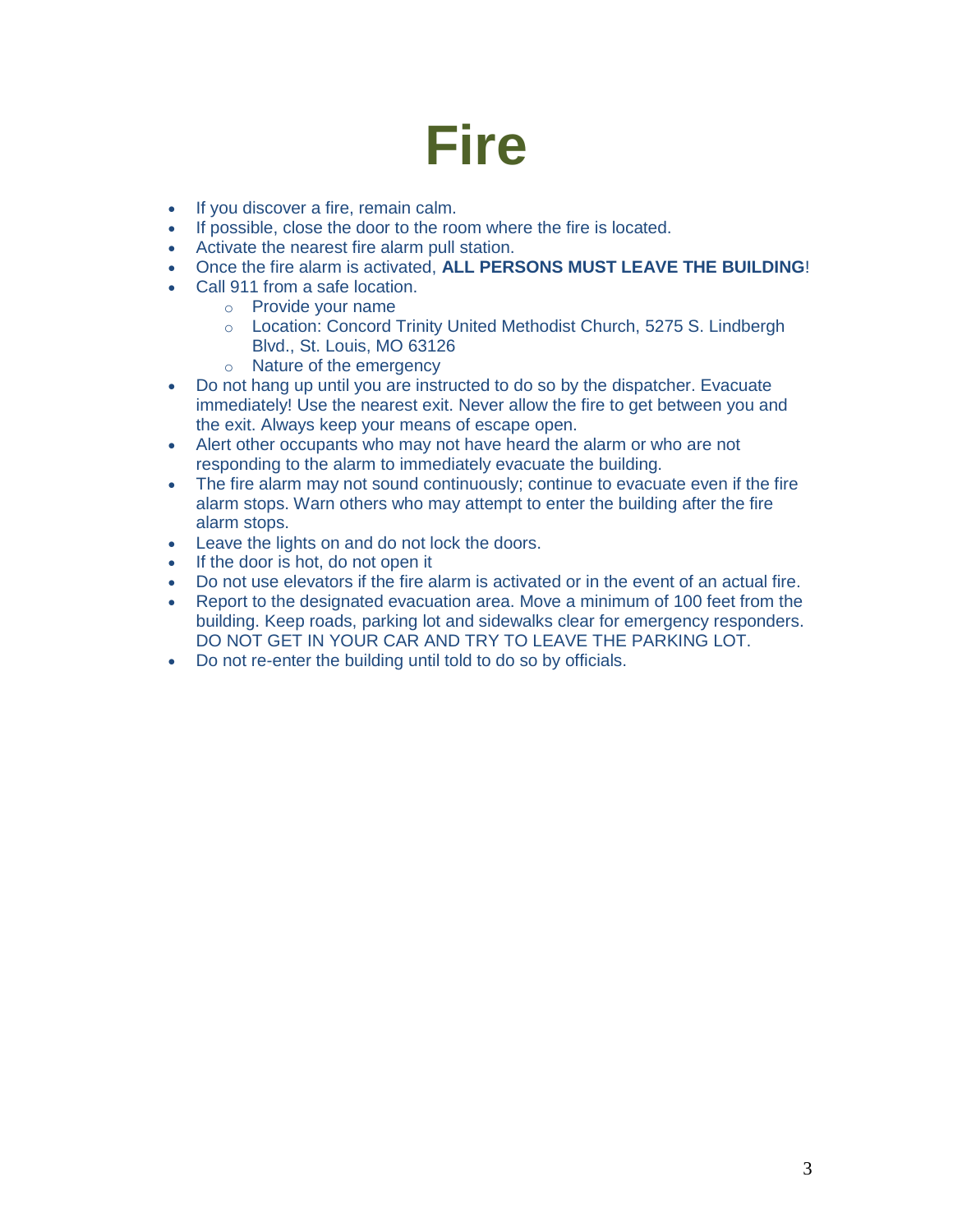### **Tornado**

If severe weather is a possibility, one adult in the building should position themselves where warning sirens can be easily heard. They should also turn on and monitor the weather radios (see below for locations).

- When the warning sirens are sounded, all normal activities shall immediately cease and all shall seek shelter in the hallway downstairs and/or Trinity Hall.
- All building occupants should remain indoors, away from doors and windows and to go to the lowest level.
- Battery operated weather radios can be found at the following locations: church office, 208, and ushers closet, 210.

These radios should be used to determine when the "All Clear" signal has been given. All should remain in the "Safe Areas" until this "All Clear" signal has been received.

- If there is the possibility of severe weather during services, the lead usher and the pastors shall communicate this possibility amongst themselves. They should quickly review their roles and procedures.
- If there is a tornado warning issued for our area, the lead usher immediately interrupt the worship service and with the assistance of the pastor, ushers and greeters begin to move all those in the building to designated "Safe Areas".
- The lead usher shall be responsible for informing others in the building to seek shelter in the "Safe Areas". That responsibility can be designated to others at the time of the severe weather.
- The sanctuary shall be evacuated by the two stairwells adjacent to the sanctuary.
- The use of the elevator shall be restricted to evacuating those with special needs.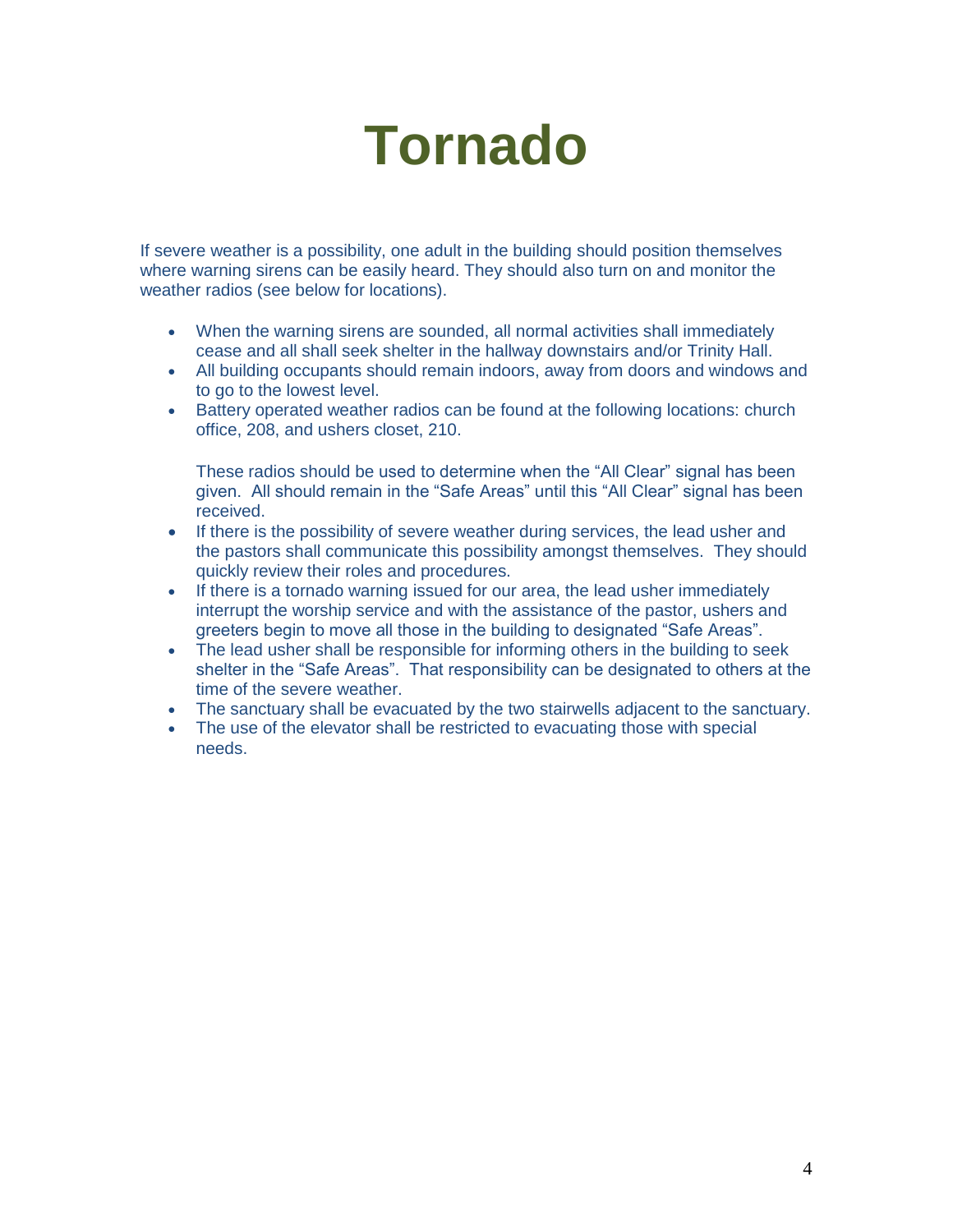### **Earthquake**

Earthquakes are unpredictable and strike without warning. Most earthquake injuries are usually caused by falling debris, building collapse or damage, flying glass from broken windows, overturned furniture, ruptured gas lines and electrical lines.

#### **Should an earthquake occur follow these precautions:**

- **Keep Calm –** Resist the urge to panic
- **Stay where you are DO NOT TRY TO ENTER OR EXIT** the building **DURING** the earthquake.
- Be aware that the fire sprinkler system may be activated, the fire alarms may ring and the electricity may go out.

#### **If Inside the building during the earthquake:**

- **Keep Calm –** Resist the urge to panic
- **DO NOT RUSH OUTSIDE**
- **Seek shelter immediately** under a heavy table brace yourself inside a doorframe or against an inside wall and **HOLD ON.**
- When under the table, assume the **"Duck and Cover"** position protecting your head with your arms
- **Stay away from glass, windows** and anything that could fall and hurt you.
- **Expect to hear noise from broken glass, creaking walls and falling objects.**

#### **If outside the building during the earthquake:**

- **Keep Calm –** Resist the urge to panic
- **STAY OUTSIDE**
- **Move as far away from the building as possible**
- **DO NOT** go near street lights, power lines, cars, fences or trees

#### **Immediately after the earthquake**:

- **Be prepared for aftershocks**
- **DO NOT USE THE TELEPHONES** unless in an **EMERGENCY Remain in the "safe" location** for several minutes after the earthquake in case of aftershocks.
- **Check for ANY injuries.**
- **DO NOT attempt to move** any person who is seriously injured **UNLESS** there is the **imminent threat of death or further injury.**
- **DO NOT** attempt to **evacuate or leave your immediate area unless absolutely necessary or until instructed to do so.**
- **EVACUATION PROCEDURES:** *(To be followed when instructed. Evacuation procedure will follow that of a fire evacuation).*
- **TURN OFF ALL** electrical equipment
- **DO NOT leave anyone behind, assist those with injuries**
- **Close all doors** behind you if possible **If possible, evacuate using the same halls/exits as outlined in the fire evacuation procedures**
- **DO NOT** re-enter the building once outside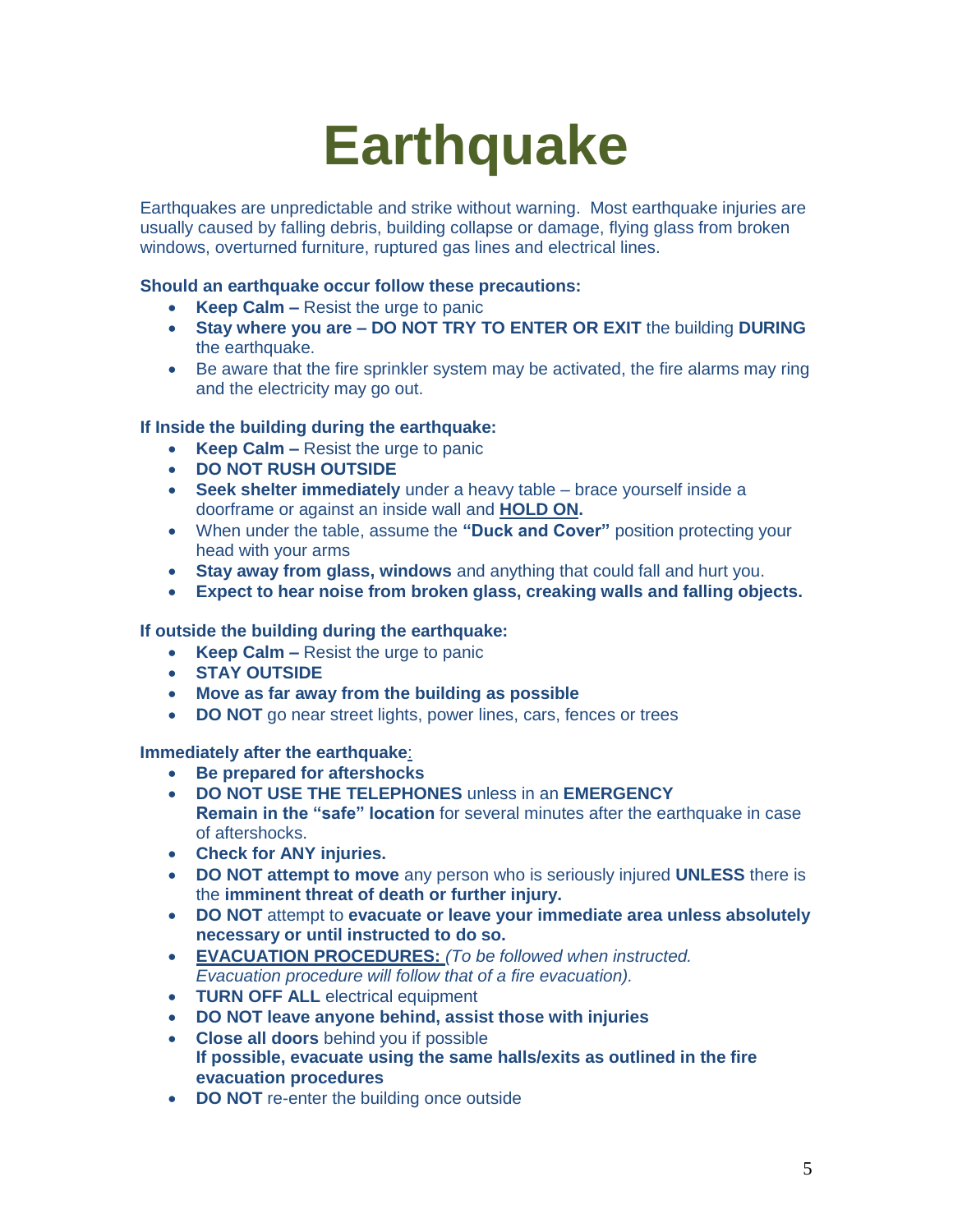## **Active Shooter Response Guidelines**

An active shooter scenario involves one or more subjects who participate in a random or systematic shooting spree, demonstrating their intent to continuously harm others. The overriding objective is usually inflicting serious bodily injury/death rather than other criminal conduct. These situations are dynamic and evolve rapidly, demanding immediate deployment of law enforcement resources to stop the shooting and mitigate harm to innocent victims.

#### **1) If the shooter is outside your building:**

- a) Remain calm
- b) Turn off all lights, close and lock windows and doors, close blinds
- c) Barricade doors if not lockable
- d) Warn others, if possible and safe to do so
- e) Get yourself and others on the floor and attempt to hide behind/under something
- f) If safe to do so, move to a core area of the building and lock/barricade yourself in a room
- g) Silence radios, cell phones and other devices; remain silent
- h) Call 911 as soon as safely possible
- i) Remain in place until given the all clear by identifiable police officers

#### 2) **If the shooter is inside your building:**

- a) Remain calm
- b) If safely possible, flee the area
- c) If not safe to flee, lock/barricade yourself in a room
- d) Turn off lights and hide under/behind furniture stay low to the floor
- e) Silence radios, cell phones and other devices; remain silent
- f) Call 911 as soon as safely possible
- g) Remain in place until given the all clear by identifiable police officers

#### 3) **If the shooter enters your office/room:**

- a) There is no right answer for this scenario response must be based on variables related to the situation, shooter and your own intuitions and common sense.
- b) Remain calm
- c) If possible, flee area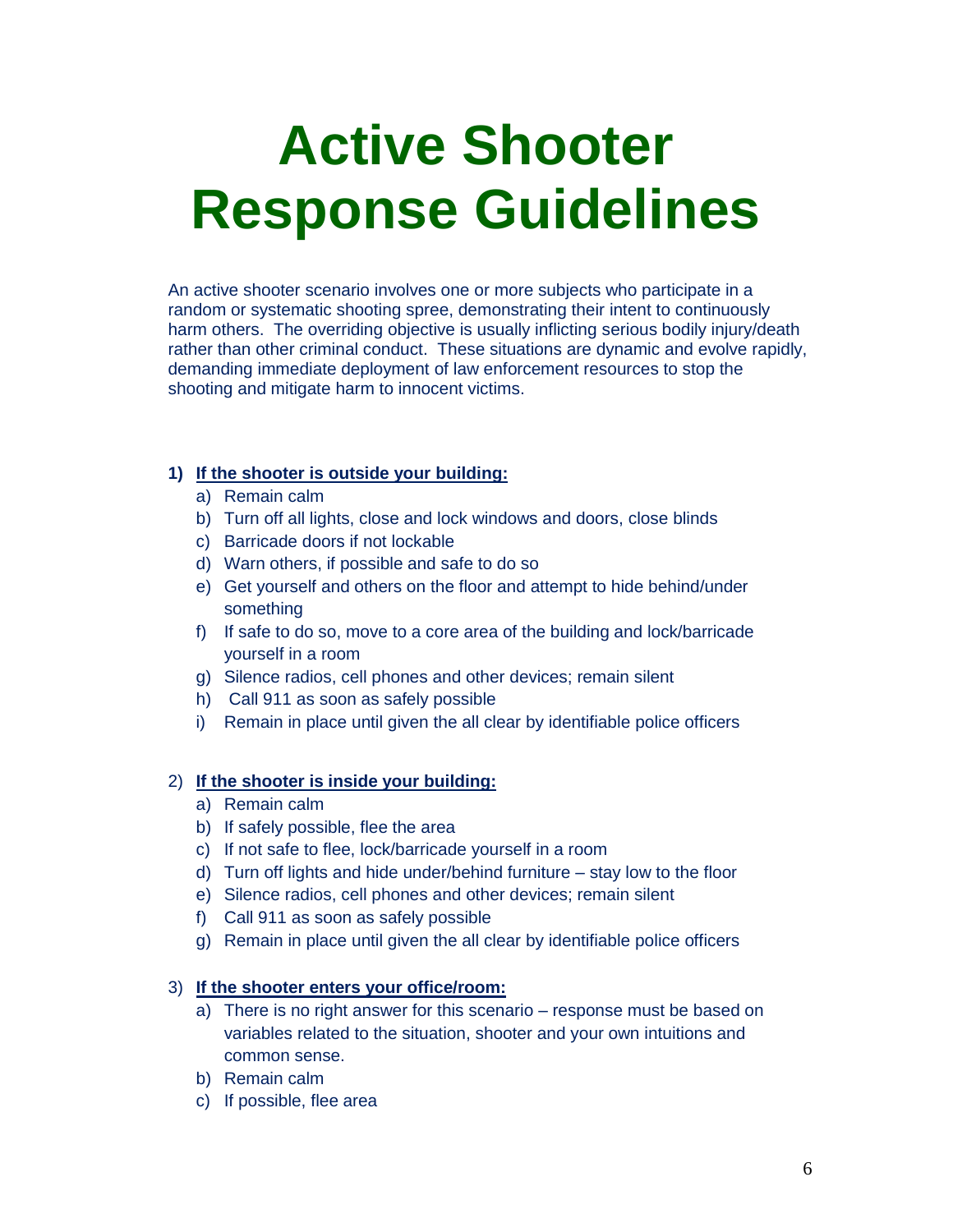- d) Negotiating may work
- e) "Playing dead" may work
- f) Attempting to overcome the suspect with force is always the last resort which should only be considered in extreme circumstances. Only you can decide if this is something you should do.
- g) Call 911 as soon as safely possible

#### 4) **If you are outside:**

- a) Remain calm
- b) Move away from the active shooter and/or sounds of gunfire
- c) Warn others to take immediate cover
- d) Look for appropriate cover/protection (brick walls, retaining walls, large trees, parked cars, etc)
- e) Remain silent; silence cell phones
- f) Call 911 as soon as safely possible

#### 5) **Points to remember:**

- a) There may be more than one shooter
- b) Do not touch anything in the area, as it is a crime scene
- c) Prepare a plan of action in advance predetermine possible escape routes for yourself, and always know where exits are located
- d) When fleeing, get as far away from the shooting scene as quickly as possible – do not take/carry anything with you

#### 6) **Police response and you:**

- a) Police will quickly respond to the area in which shots were last heard and attempt to immediately engage/contain the active shooter
- b) First responding officers will not stop to assist the injured, or evacuate personnel
- c) Remain calm
- d) Do exactly as police tell you
- e) Keep your hands empty and visible at all times
- f) If you know where the shooter is, quickly tell the officer
- g) Do not get in the way of officers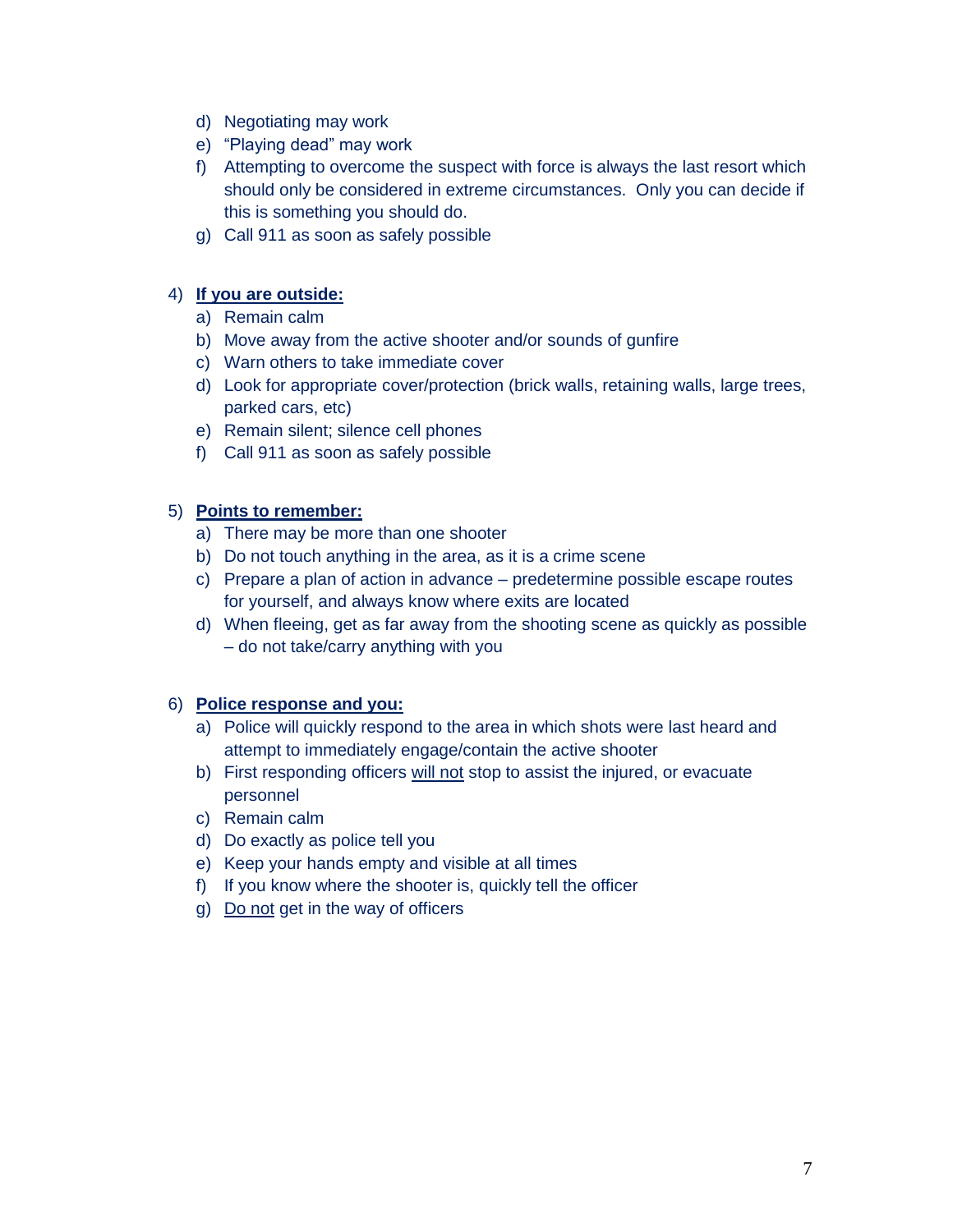### **Bomb Threat**

- Bomb threats usually occur by telephone.
- The person receiving the BOMB THREAT call should remain calm and attempt to obtain as much information as possible from the caller by using the checklist on the following page.
- Call 911, giving your name, location and telephone number. Inform the dispatcher of the situation including any information you may have as to the location of the bomb, time it is set to explode, and the time you received the call.
- Inform your supervisor or department head.
- Church staff will be responsible for building evacuations.
- DO NOT pull the fire alarm to evacuate the building.
- If you should observe a suspicious object, package, etc., report it to the Property Manager or Office Administrator, but under no circumstances should you touch it, tamper with it or move it in any way.
- If instructed to evacuate, move a safe distance from the building (a minimum of 100 yards). Do not re-enter an evacuated building until instructed it is safe.

#### **Bomb Threat Checklist**

- If you receive a bomb threat, REMAIN CALM and write down the exact wording of the threat.
- Keep the person on the line as long as possible and ask the following questions:

When is the bomb going to explode? Where is it right now? What does it look like? What kind of bomb is it? What will cause it to explode? Did YOU place the bomb? Wh<sub>v?</sub> If not, how do you know about it?

#### *CALL 911 IMMEDIATELY TO REPORT THE BOMB THREAT.*

Give them your name, location and situation. If a bomb is alleged to be in your location, scan the area briefly for suspicious items, touch nothing, advise other occupants in the area to leave the area, BUT DO NOT use cell phones, DO NOT turn lights on or off, then leave immediate area and meet responding officer OUTSIDE the location.

#### *UNDER NO CIRCUMSTANCES SHOULD YOU TOUCH OR TAMPER WITH A SUSPICIOUS ITEM.*

After reporting the call, fill out a copy of the following page.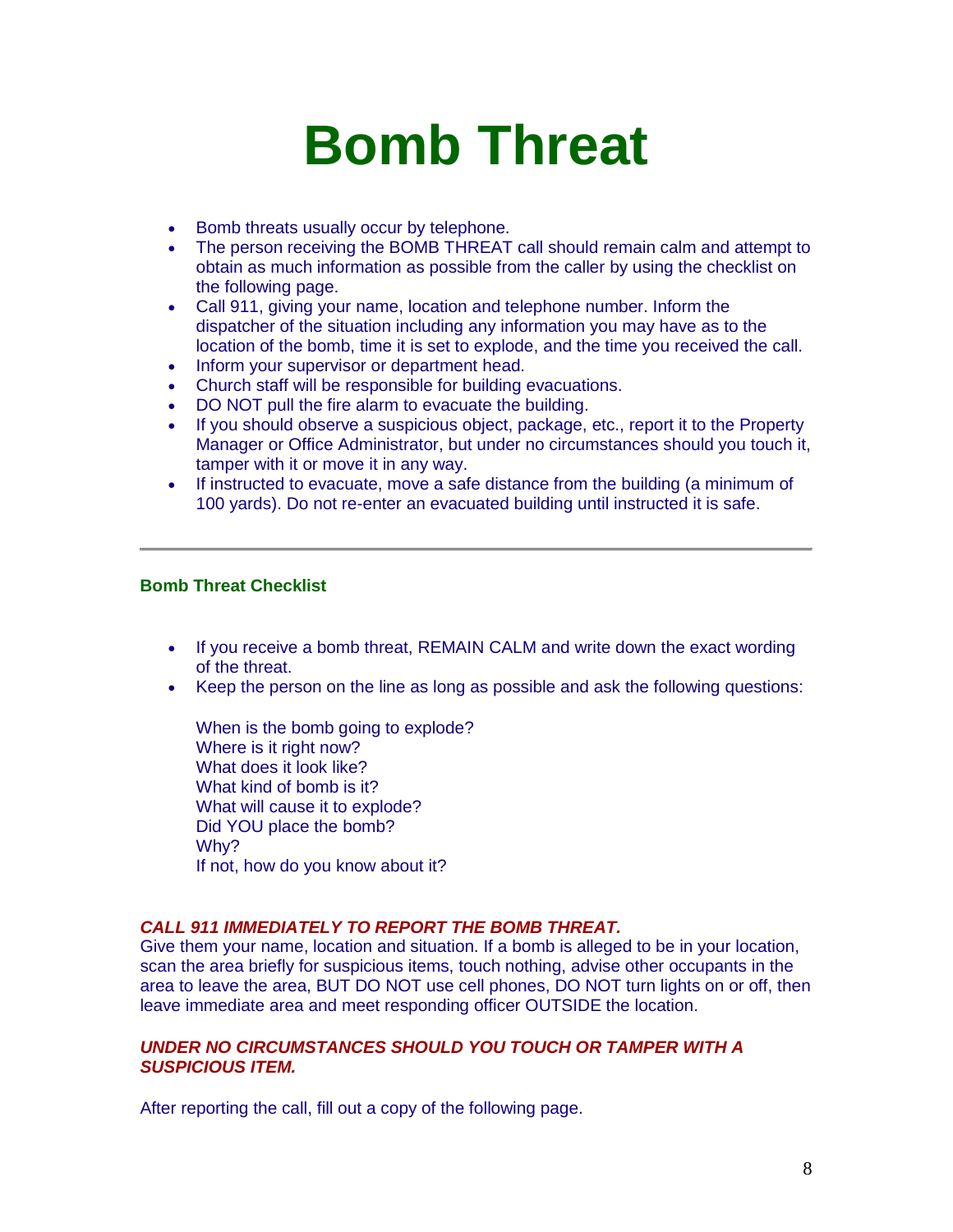### **Bomb Threat Report**

|                        |                                                  |                                                       | Sex of caller: ______________ Age of caller: _______________ Race/Ethnicity: _______________ |                      |
|------------------------|--------------------------------------------------|-------------------------------------------------------|----------------------------------------------------------------------------------------------|----------------------|
|                        |                                                  | Description of Caller's Voice: (check all that apply) |                                                                                              |                      |
| Calm                   | Laughing                                         | $\overline{\phantom{a}}$ Lisp                         | Disguised                                                                                    | Angry                |
| Crying                 | $\Box$ Raspy                                     | $\Box$ Loud                                           | Accent                                                                                       | Excited              |
| Normal                 | Deep                                             | Slow                                                  | <b>Distinct</b>                                                                              | Ragged               |
| <b>Stutter</b>         | Cracking                                         | Familiar                                              | If familiar, who did it sound<br>like?                                                       |                      |
| <b>Breathing:</b>      |                                                  |                                                       |                                                                                              |                      |
| Soft                   | Nasal                                            | Deep                                                  |                                                                                              |                      |
|                        | <b>Background Sounds: (check all that apply)</b> |                                                       |                                                                                              |                      |
| <b>Street</b><br>noise | House<br>noise                                   | Clear<br>crockery/dishes                              | Motor                                                                                        | <b>Static</b>        |
| Voices                 | Office<br>machinery                              | Local                                                 | <b>PA</b><br>systems                                                                         | Factory<br>machinery |
| Music                  | Booth                                            |                                                       | Long distance<br>Animal                                                                      |                      |
|                        | Threat Language: (check all that apply)          |                                                       |                                                                                              |                      |
|                        | Well spoken (educated)                           | Foul                                                  | Irrational                                                                                   |                      |
| Incoherent             |                                                  | <b>Taped</b>                                          | Message read by threat-maker                                                                 |                      |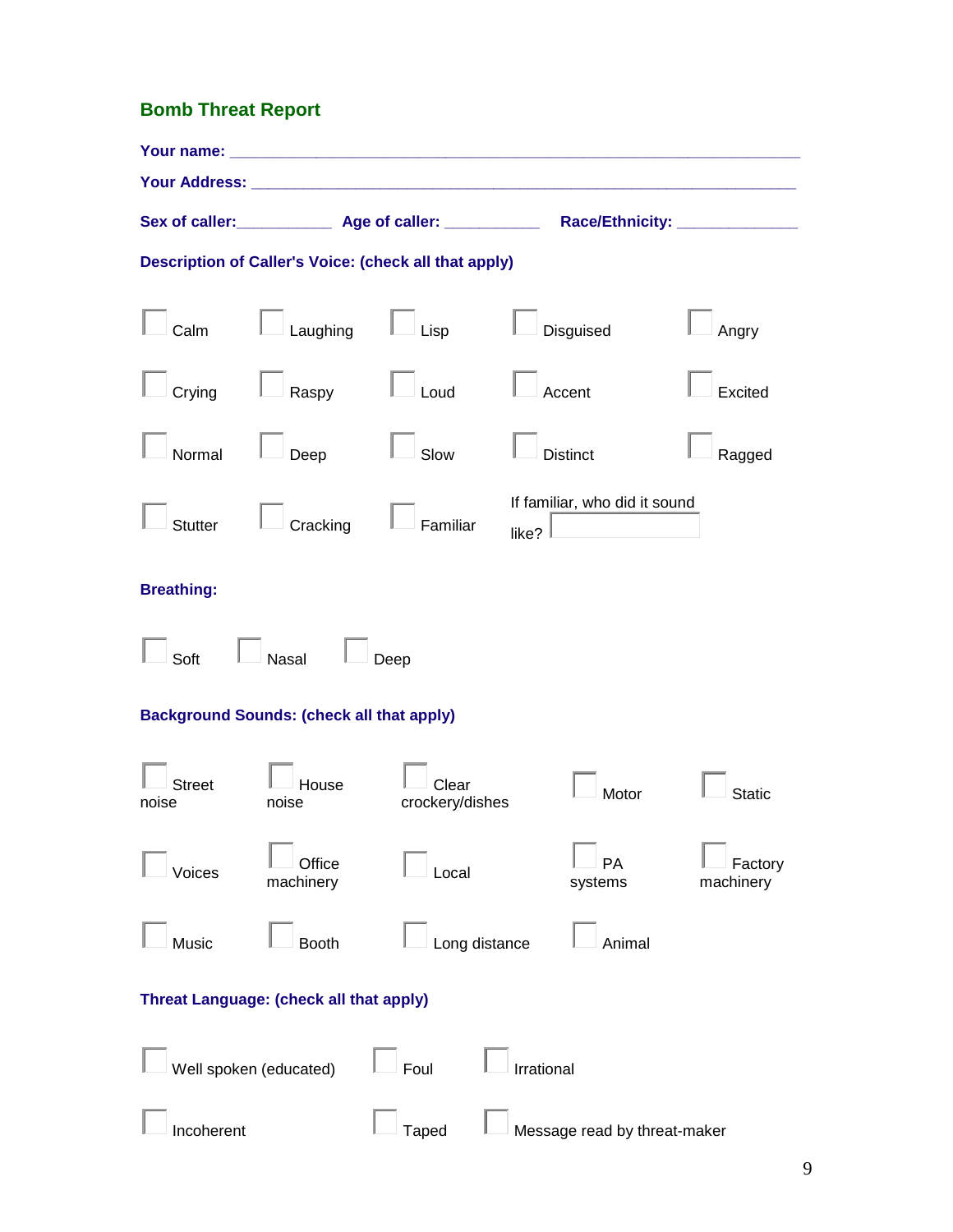#### **Crime in Progress**

In the event you witness a crime in progress or are a victim:

- 1. In the event of a robbery, DO NOT RESIST.
- 2. In the event of a physical attack upon your person or that of a friend or family member, try to remain passive; defend yourself or others if necessary to protect a human life. Remember that sometimes submission is your only viable option. Resort to physical force only if absolutely necessary to save lives.
- 3. As soon as possible, and when you feel safe, call 911. Be prepared to give them the following information:
	- o location of the incident;
	- o a description of the person or person's clothing and physical features; and
	- o observe the person's direction of travel and description of vehicle.
- 4. While police are en route stay calm, render any assistance you are qualified to perform, locate and fill out this form before discussing the incident with anyone, and turn the form over to church staff when completed.

Be alert, be observant — features that you remember regarding the physical characteristics can greatly assist your Police Department in their apprehension. .



FILL OUT AS BEST YOU CAN GIVE TO THE FIRST POLICE OFFICER ON THE SCENE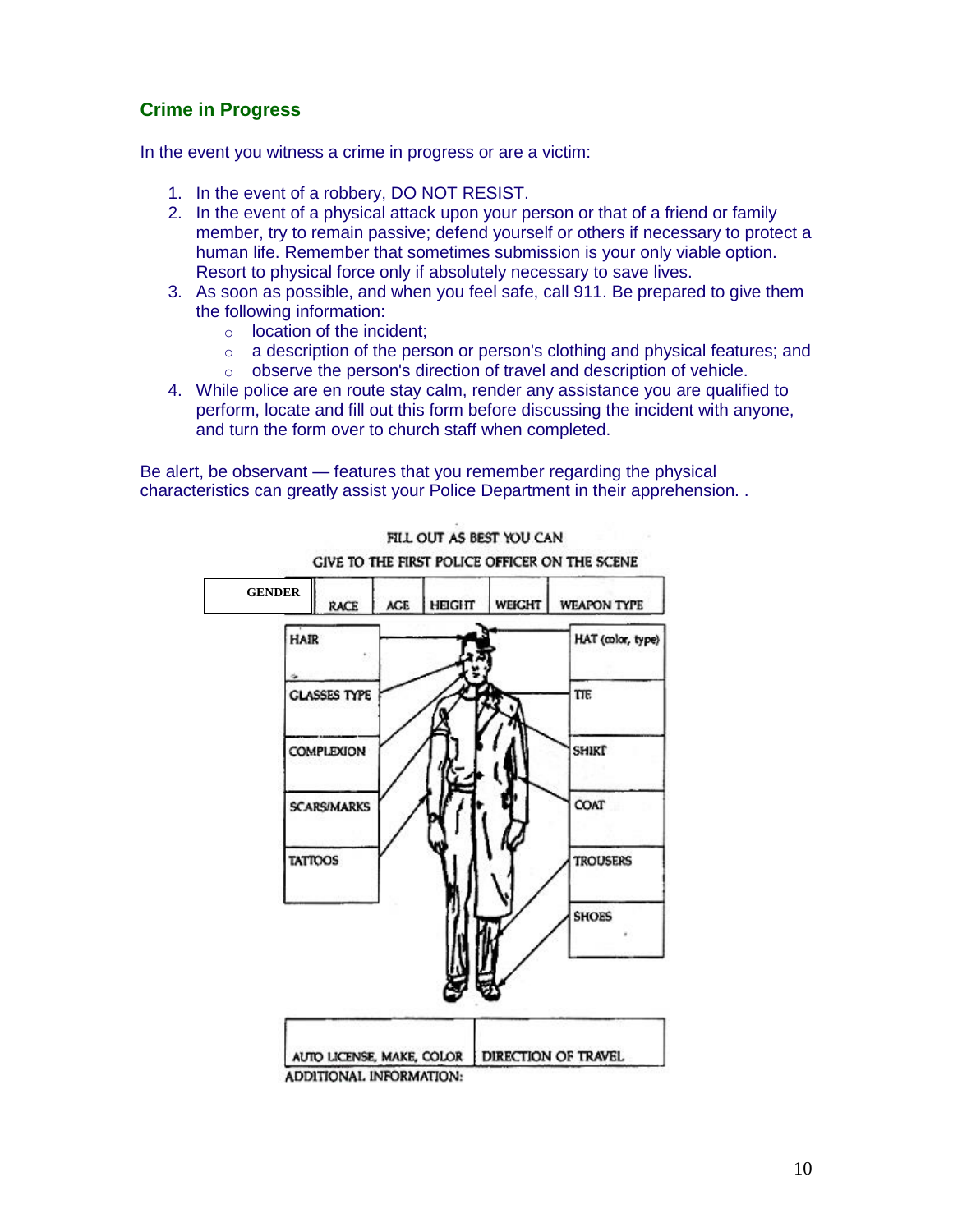## **Evacuation of Persons with Disabilities**

- The first aspect of evacuating a person with a disability is to determine what their need for assistance is and the nature of the emergency. Persons who can evacuate a building with little or no assistance should be directed to the nearest exit. Persons with significant mobility impairments should be directed to an elevator if the integrity of the building is not compromised (severe weather, bomb threats, medical) or to stairwells if the building is or may be compromised (fire, explosion, earthquake).
- For persons directed to stairwells, evacuation assistance will be provided by the fire department or other trained personnel. If another person can wait with the person who is mobility impaired, that is helpful in maintaining order. It is imperative that arriving rescue personnel know the number of persons and their location so that appropriate evacuation assistance can be initiated.
- In the event that immediate evacuation is necessary, it is helpful to ask the person with a disability how it would be best to effect the evacuation. Some persons may need to be carried while others may need some assistance walking. In any event, this should be a last resort and used only when an immediate threat is determined to be present.
- It is helpful to notify building users how to proceed during an emergency evacuation. Knowing the location of exits, stairwells and emergency telephones will greatly enhance your ability to safely evacuate persons with disabilities.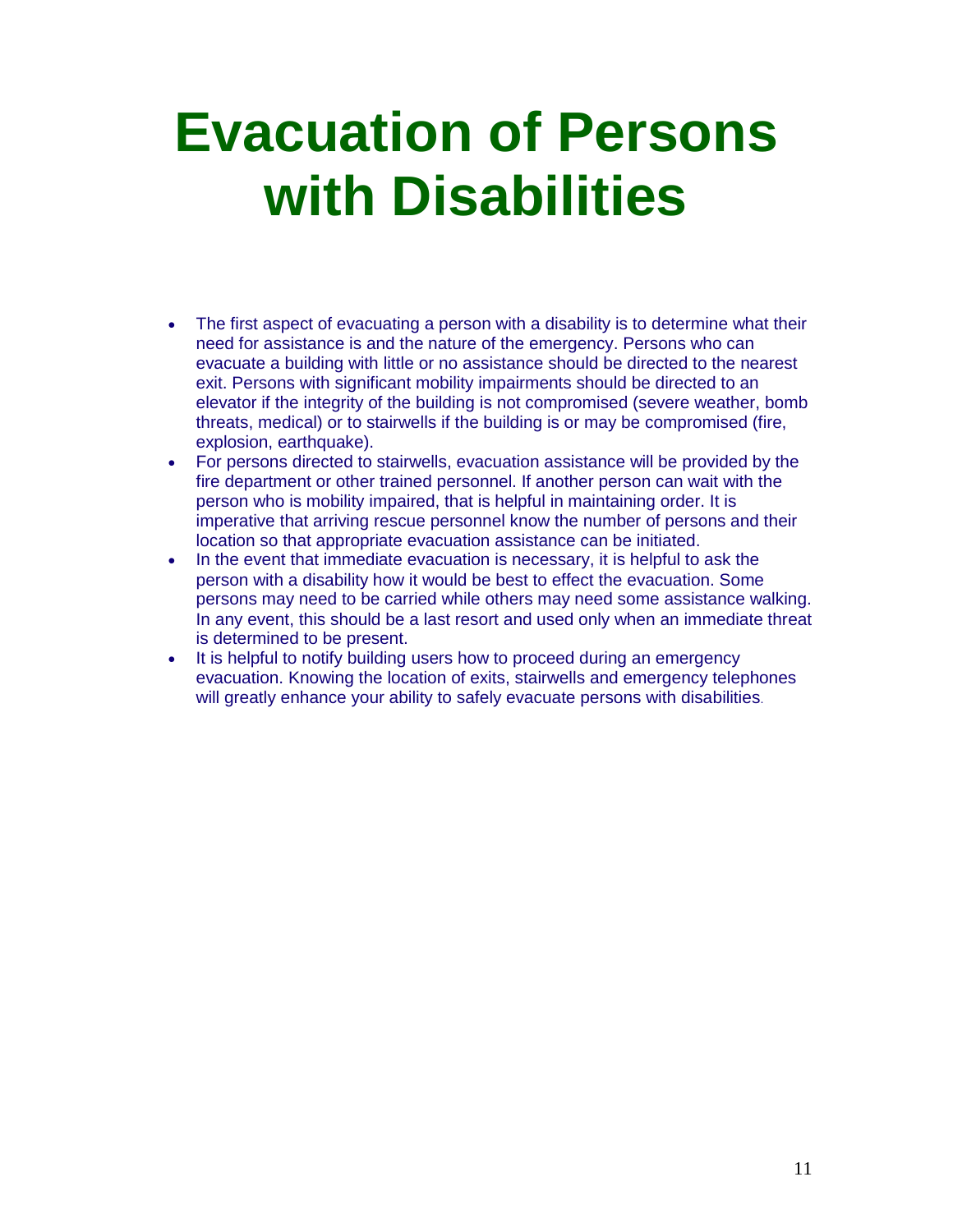# **Hostage Situation**

If you hear or see a hostage situation:

- Immediately remove yourself from any danger.
- Immediately notify St. Louis County Police Department at 911 or (314) 889-2341.
- Be prepared to provide the following information:
	- a. Location and room number of incident.
		- b. Number of possible captors.
		- c. Physical description and names of the captors, if possible.
		- d. Number of possible hostages
		- e. Any weapons the captors may have.
		- f. Your name
		- g. Your location and phone number

If you are taken hostage:

- Remain calm, be polite and cooperate with your captors.
- DO NOT attempt escape unless there is an extremely good chance of survival. It is safer to be submissive and obey your captors.
- Speak normally. DO NOT complain, avoid being belligerent and comply with all orders and instructions.
- DO NOT draw attention to yourself with sudden body movements, statements, comments or hostile looks.
- Observe the captors and try to memorize their physical traits, voice patterns, clothing or other details that can help provide a description later.
- Avoid getting into political or ideological discussions with the captors.
- Try to establish a relationship with your captors and get to know them. Captors are less likely to harm you if they respect you.
- If forced to present terrorist demands to authorities, either in writing or on tape, state clearly that the demands are from your captors. Avoid making a plea on your own behalf.
- Try to stay low to the ground or behind cover from windows or doors, if possible.

In a rescue situation:

- DO NOT RUN. Drop to the floor and remain still. If that is not possible, cross your arms, bow your head, and stand still. Make no sudden moves that a tense rescuer may interpret as hostile or threatening.
- Wait for instructions and obey all instructions you are given.
- Do not be upset, resist, or argue if a rescuer isn't sure whether you are a terrorist or a hostage.
- Even if you are handcuffed and searched, DO NOT resist. Just wait for the confusion to clear.

You will be taken to a safe area, where proper identification and status will be determined.